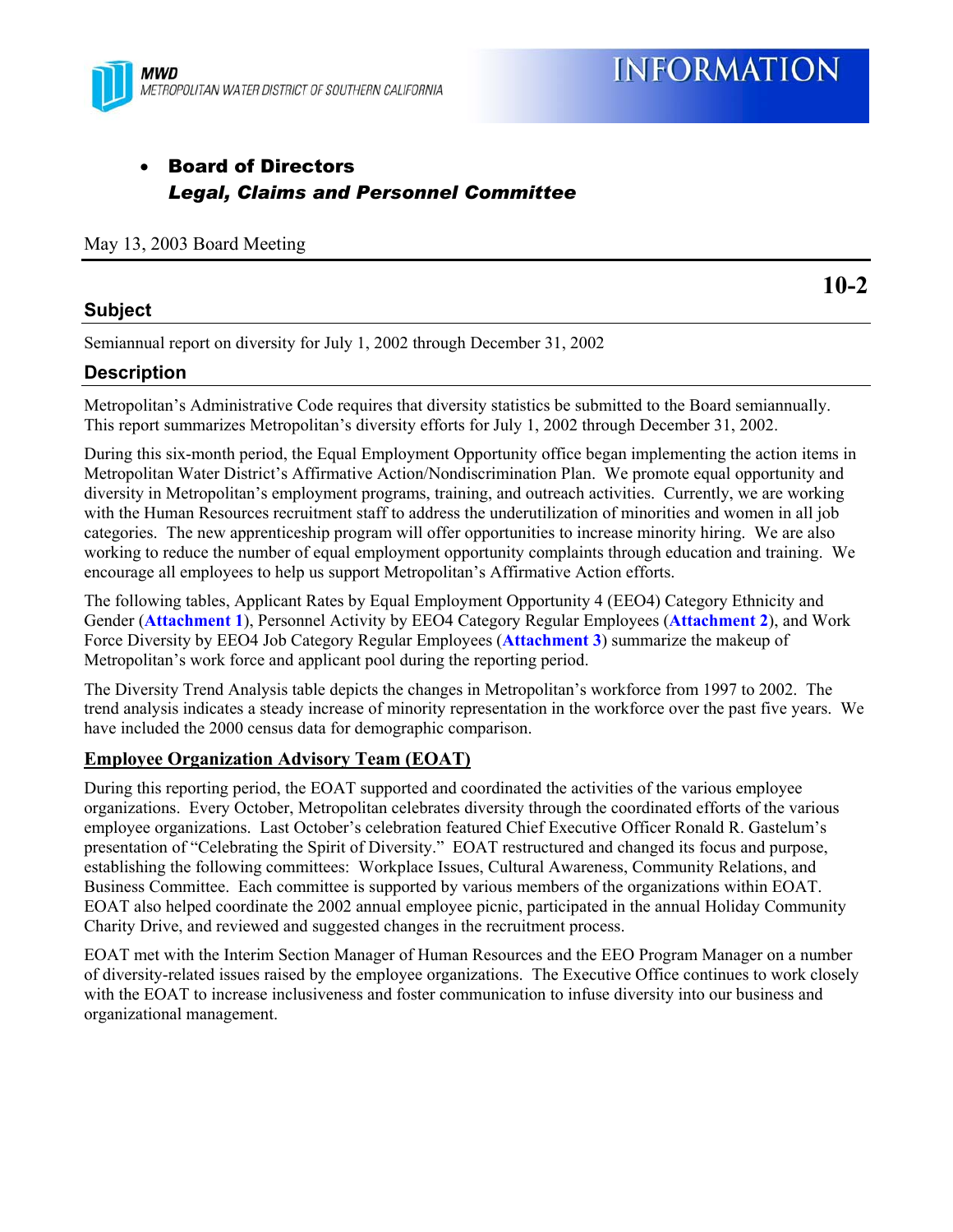|                                 | 6/30/02       |            |                                    |                                  | 12/31/02         |                                  |            |
|---------------------------------|---------------|------------|------------------------------------|----------------------------------|------------------|----------------------------------|------------|
| Category                        | <b>Number</b> | Percentage | <b>Retired</b><br><b>Separated</b> | <b>Adjusted</b><br><b>Number</b> | <b>Hires</b>     | <b>Adjusted</b><br><b>Number</b> | Percentage |
| <b>Total</b>                    | 1,790         |            | $-32$                              | 1,758                            | $+54$            | 1,812                            |            |
| White                           | 1,055         | 58.9%      | $-23$                              | 1,032                            | $+29$            | 1,061                            | 58.6%      |
| <b>Black</b>                    | 156           | $8.7\%$    | $-2$                               | 154                              | $+5$             | 159                              | 8.8%       |
| Hispanic                        | 318           | 17.8%      | -6                                 | 312                              | $+10$            | 322                              | 17.8%      |
| Asian                           | 235           | 13.1%      | $\boldsymbol{0}$                   | 235                              | $+10$            | 245                              | 13.5%      |
| <b>Native</b><br>American       | 18            | $1\%$      | $-1$                               | 17                               | $\boldsymbol{0}$ | 17                               | .9%        |
| <b>Total</b><br><b>Minority</b> | 727           | 40.6%      | $-9$                               | 718                              | $+25$            | 743                              | 41%        |
| Race<br><b>Unknown</b>          | 8             | .45%       | $\boldsymbol{0}$                   | 8                                | $\boldsymbol{0}$ | 8                                | $.4\%$     |
| <b>Males</b>                    | 1,315         | 73.5%      | $-24$                              | 1,291                            | $+39$            | 1,330                            | 73.4%      |
| <b>Females</b>                  | 475           | 26.5%      | $-8$                               | 467                              | $+15$            | 482                              | 26.6%      |

**Metropolitan Workforce Comparison 6/30/02 vs. 12/31/02**

#### **Diversity Analysis**

#### **Applicants**

Metropolitan processed a total of 1,795 applications of which 879 (49 percent) of the applicants identified themselves as members of protected minority groups. Females accounted for 603 (33.6 percent) of the applicants and whites for 794 (44.2 percent). Unknowns totaled 122 (6.8 percent), 64 unknown by race (3.6 percent) and 58 unknown by gender (3.2 percent).

|         | White |         | <b>Black</b> |   | Hispani |           | Asian | <b>Native</b>   |  | <b>Total</b><br><b>Minority</b> | <b>Unknown</b><br>(race/gender) | <b>Males</b> | Females | <b>Total</b> |
|---------|-------|---------|--------------|---|---------|-----------|-------|-----------------|--|---------------------------------|---------------------------------|--------------|---------|--------------|
| M       |       | M       |              | M | F       | M         |       | American<br>M   |  |                                 |                                 |              |         |              |
| 607 187 |       | 104 173 |              |   | 200 126 | $147$ 113 |       | $\overline{12}$ |  | 879                             | 122                             | 1,070        | 603     | 1,795        |

#### **Hires**

Metropolitan had a total of 54 hires during this period. Of those hired, 25 (46 percent) were minorities, 29 (54 percent) were white and 15 (28 percent) were female.

|    | White |   | <b>Black</b> |         | <b>Hispanic</b> |   | Asian |   | <b>Native</b><br>American | <b>Total</b><br><b>Minority</b> | <b>Males</b> | <b>Females</b> | <b>Total</b> |
|----|-------|---|--------------|---------|-----------------|---|-------|---|---------------------------|---------------------------------|--------------|----------------|--------------|
| M  |       | M |              | M       | г               | M |       | M |                           |                                 |              |                |              |
| 23 |       |   |              | $\circ$ |                 |   |       |   |                           | 25                              | 39           |                | 54           |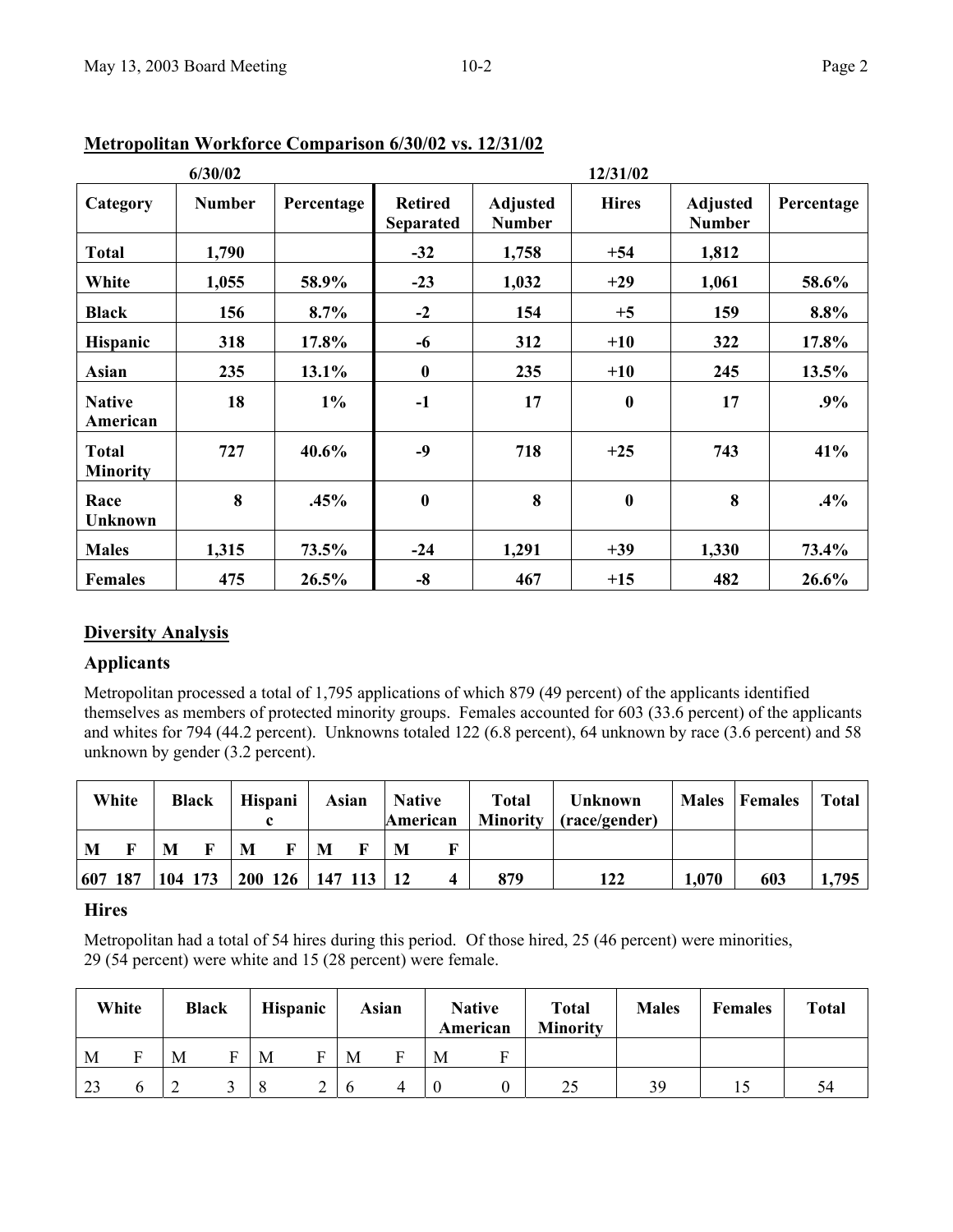#### **Promotions**

A total of 133 promotions occurred during this reporting period. Sixty-one positions (46 percent) were awarded to minorities, 70 positions (53 percent) to whites and 43 positions (32 percent) to females. Two positions (1 percent) were unknown by race.

|    | White |   | <b>Black</b> |   | Hispanic | Asian |    |   | <b>Native</b> | <b>American</b>   Minority   by Race |   |    | Total   Unknown   Males   Females | <b>Total</b> |
|----|-------|---|--------------|---|----------|-------|----|---|---------------|--------------------------------------|---|----|-----------------------------------|--------------|
| M  | Е     | M | F            | M | F        | M     | F  | M |               |                                      | M |    |                                   |              |
| 50 | 20    |   |              |   |          |       | 12 |   |               | 61                                   |   | 90 |                                   |              |

#### **Retired/Separated**

Thirty-two employees retired/separated from Metropolitan during this period. Nine (28 percent) were minorities, 23 (72 percent) were white and 8 (25 percent) were female.

|   | White |   | <b>Black</b> |   | <b>Hispanic</b> |   | Asian |   | <b>Native</b><br>American | <b>Total</b><br><b>Minority</b> | <b>Males</b> | <b>Females</b> | <b>Total</b>       |
|---|-------|---|--------------|---|-----------------|---|-------|---|---------------------------|---------------------------------|--------------|----------------|--------------------|
| M |       | M |              | M |                 | M |       | M | F                         |                                 |              |                |                    |
|   |       |   |              |   |                 |   |       |   |                           |                                 | 24           |                | $3^{\circ}$<br>ے ر |

#### **Population Demographics by Ethnicity or Race**

The total population of the six county service area is 19,187,478. Fifty-nine percent were minorities and forty-one percent were white based on the 2000 Census Data.

| <b>Whites</b> | <b>Blacks</b> | <b>Hispanics</b> | <b>Asians</b> | <b>Native</b><br>Americans | Pacific<br><b>Islanders</b> | Two or<br>more races | Total<br><b>Minority</b> | <b>Total</b> |
|---------------|---------------|------------------|---------------|----------------------------|-----------------------------|----------------------|--------------------------|--------------|
| 7,935,927     | .354.692      | 7.349.453        | .926.481      | 72.392                     | 52.565                      | 495.968              | 11,251,551               | 19, 187, 478 |
| 41%           | 7.1%          | 38.3%            | $10.0\%$      | $0.4\%$                    | $0.3\%$                     | $2.6\%$              | 59%                      |              |

#### **Diversity Trend Analysis 1997 vs. 2002**

|                         | 1997                |         | 2002          |         |          |
|-------------------------|---------------------|---------|---------------|---------|----------|
|                         | <b>Number</b>       | Percent | <b>Number</b> | Percent | % Change |
| <b>Total Employees</b>  | 1,892               |         | 1,812         |         |          |
| <b>Whites</b>           | 1,183               | 62.5%   | 1,061         | 58.6%   | $-3.9\%$ |
| <b>Blacks</b>           | 151                 | 8%      | 159           | $8.8\%$ | $+3%$    |
| <b>Hispanics</b>        | 292                 | 15.4%   | 322           | 17.8%   | $+2.4%$  |
| <b>Asians</b>           | 242                 | 12.8%   | 245           | 13.5%   | $+7\%$   |
| <b>Native Americans</b> | 24                  | 1.3%    | 17            | $1\%$   | $-0.3\%$ |
| <b>Total Minority</b>   | 709                 | 37.5%   | 743           | 41%     | $+3.5\%$ |
| <b>Race Unknown</b>     | <b>Not Reported</b> | 0%      | 8             | $.4\%$  | $+4\%$   |
| <b>Males</b>            | 1,427               | 75.4%   | 1,330         | 73.4%   | $-2\%$   |
| <b>Females</b>          | 465                 | 24.6%   | 482           | 26.6%   | $+2\%$   |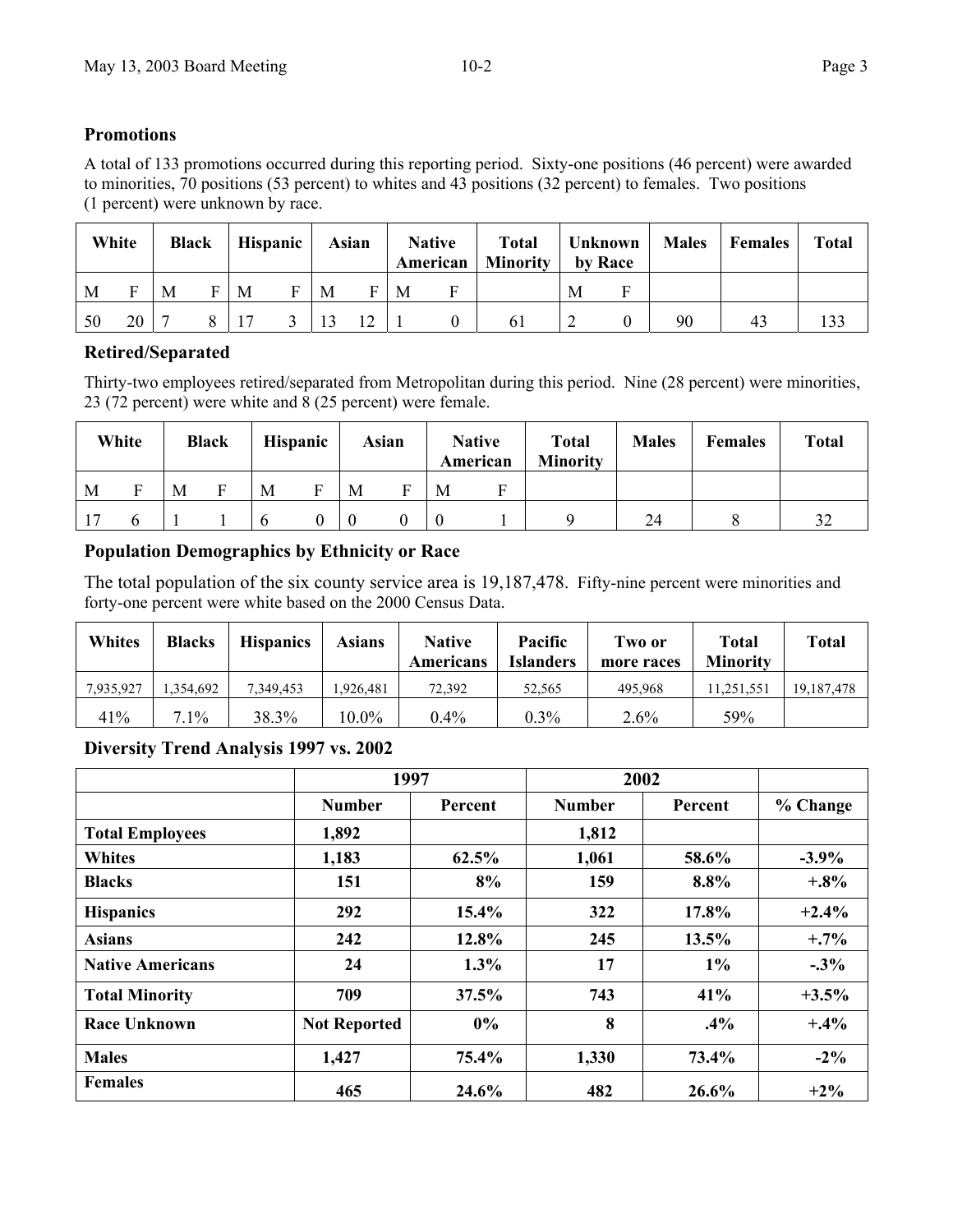#### **Summary**

During the past six months the percentage of protected classes in our full-time workforce has increased by .4 percent. However, the five-year trend of diversity efforts at Metropolitan shows that minority representation has increased by 3.5 percent and females by 2 percent.

#### **Policy**

Metropolitan Water District Administrative Code § 6304: Semiannual Report on Affirmative Action/Equal Employment Opportunity Policy and Program. Metropolitan Water District Operating Policy No. H-07.

#### **Fiscal Impact**

None

5/1/2003 *Roy L. Wolfe Date*

*Manager, Corporate Resources* 

5/1/2003 **Ronald R. Gastelu** 

*Chief Executive Officer* 

*Date*

**Attachment 1 – Applicant Rates by EEO4 Category Ethnicity and Gender** 

**Attachment 2 – Personnel Activity by EEO4 Category Regular Employees** 

**Attachment 3 – Workforce Diversity by EEO4 Job Category Regular Employees** 

BLA #2174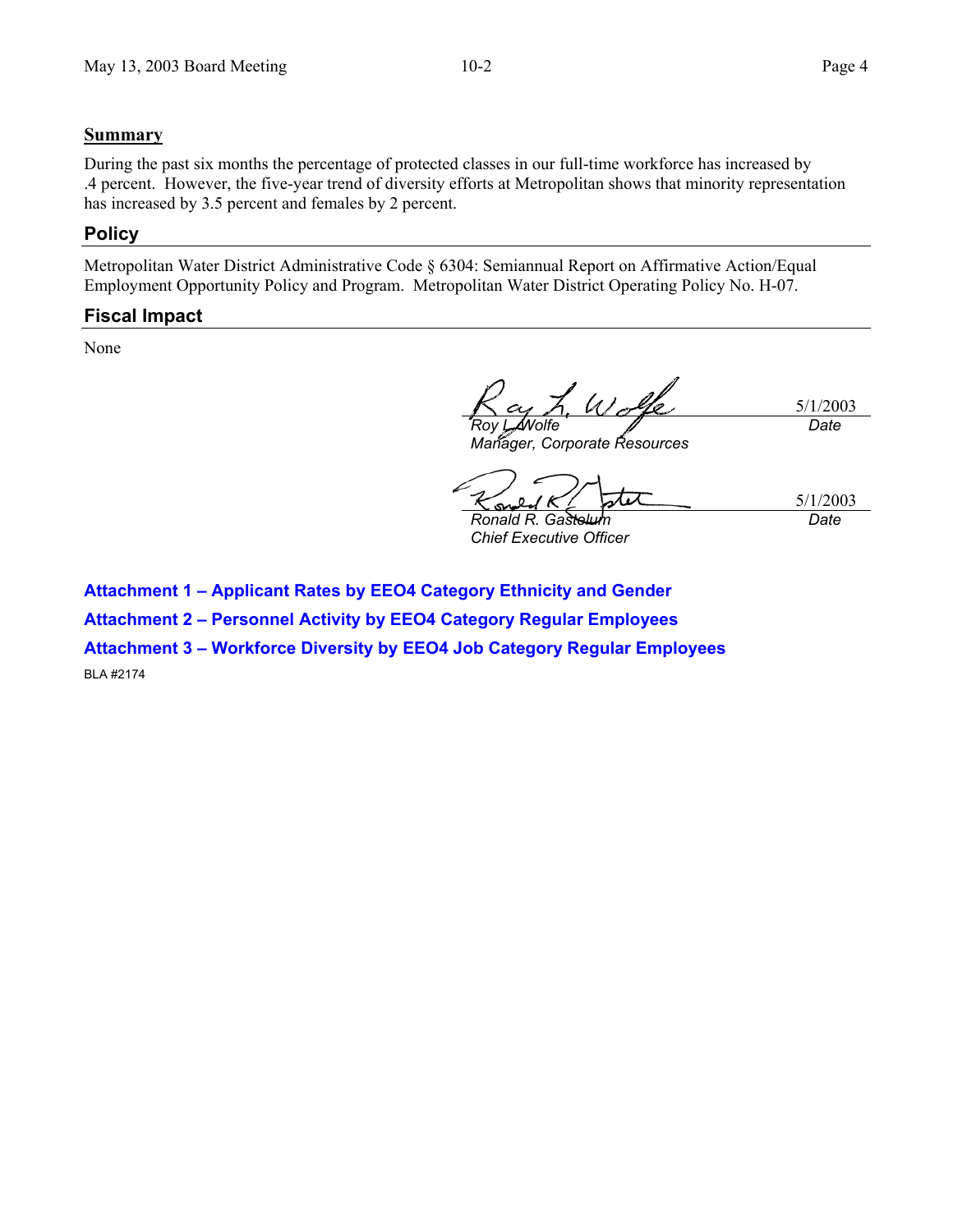

**METROPOLITAN WATER DISTRICT OF SOUTHERN CALIFORNIA Applicant Rates by EEO4 Category Ethnicity and Gender 2002 For the Period July 1, 2002 - December 31, 2002**

| <b>EEO-4 Category</b>                |        | White  |               |        | <b>Black</b> |          |               | <b>HISPANIC</b> |        |          | <b>ASIAN</b> |        |         | <b>NAT. AMER.</b> |       |         | <b>UNKNOWN</b> |         |                   |                      | <b>TOTALS</b> |      |
|--------------------------------------|--------|--------|---------------|--------|--------------|----------|---------------|-----------------|--------|----------|--------------|--------|---------|-------------------|-------|---------|----------------|---------|-------------------|----------------------|---------------|------|
| <b>Ethnicity and Gender</b>          |        |        |               | м      |              |          | м             |                 |        |          |              |        | M       |                   |       | м       |                | Gender  |                   | м                    |               |      |
| <b>OFFICIALS/ADMINISTRATORS</b>      |        | 3      | 11            |        |              | $\Omega$ | $\cap$        | $\Omega$        |        |          |              |        |         |                   |       | ◠       |                |         |                   | 8                    |               | 13   |
| % of Gender by Ethnicity             | 72.73% | 27.27% |               | 0.00%  | 0.00%        |          | 0.00%         | 0.00%           |        | $0.00\%$ | $0.00\%$     |        | 0.00%   | $0.00\%$          |       | 100.00% | 0.00%          | 0.00%   |                   |                      |               |      |
| % of Total Applicants in Category    | 61.54% | 23.08% | 84.62%        | 0.00%  | 0.00%        | 0.00%    | 0.00%         | 0.00%           | 0.00%  | 0.00%    | $0.00\%$     | 0.00%  | 0.00%   | 0.00%             | 0.00% | 15.38%  | 0.00%          | 0.00%   |                   | 15.38% 61.54% 23.08% |               |      |
| <b>PROFESSIONALS</b>                 | 187    | 58     | 245           | 24     | 40           | 64       | 32            | 30              | 62     | 92       | 37           | 129    |         |                   |       | 32      | 14             | 12      | 58                | 337                  | 166           | 561  |
| % of Gender by Ethnicity             | 76.33% | 23.67% |               | 37.50% | 62.50%       |          | 51.61%        | 48.39%          |        | 71.32%   | 28.68%       |        | 66.67%  | 33.33%            |       | 55.17%  | 24.14%         | 20.69%  |                   |                      |               |      |
| % of Total Applicants in Category    | 33.33% | 10.34% | 43.67%        | 4.28%  | 7.13%        | 11.41%   | 5.70%         | 5.35%           | 11.05% | 16.40%   | 6.60%        | 22.99% | 0.36%   | 0.18%             | 0.53% | 5.70%   | 2.50%          | 2.14%   |                   | 10.34% 60.07%        | 29.59%        |      |
| <b>TECHNICIANS</b>                   | 45     | 13     | 58            | a      |              | 13       | 16            |                 | 20     |          |              | 35     |         |                   |       |         |                |         |                   | 88                   | 39            | 131  |
| % of Gender by Ethnicity             | 77.59% | 22.41% |               | 69.23% | 30.77%       |          | 80.00%        | 20.00%          |        | 48.57%   | 51.43%       |        | 100.00% | $0.00\%$          |       | 0.00%   | 0.00%          | 100.00% |                   |                      |               |      |
| % of Total Applicants in Category    | 34.35% | 9.92%  | 44.27%        | 6.87%  | 3.05%        | 9.92%    | 12.21%        | 3.05%           | 15.27% | 12.98%   | 13.74%       | 26.72% | 0.76%   | 0.00%             | 0.76% | 0.00%   | 0.00%          | 3.05%   |                   | 3.05% 67.18% 29.77%  |               |      |
| <b>PROTECTIVE SERVICES</b>           |        |        | $\Omega$      |        |              | $\Omega$ | $\Omega$      | $\Omega$        |        |          |              |        |         |                   |       |         |                |         |                   | $\Omega$             | <sup>0</sup>  |      |
| % of Gender by Ethnicity             | 0.00%  | 0.00%  |               | 0.00%  | 0.00%        |          | 0.00%         | 0.00%           |        | 0.00%    | $0.00\%$     |        | 0.00%   | 0.00%             |       | 0.00%   | 0.00%          | 0.00%   |                   |                      |               |      |
| % of Total Applicants in Category    | 0.00%  | 0.00%  | 0.00%         | 0.00%  | 0.00%        | 0.00%    | 0.00%         | 0.00%           | 0.00%  | 0.00%    | 0.00%        | 0.00%  | 0.00%   | 0.00%             | 0.00% | 0.00%   | 0.00%          | 0.00%   | 0.00%             | $0.00\%$             | 0.00%         |      |
| <b>PARAPROFESSIONALS</b>             | 28     | 94     | 122           | 18     | 91           | 109      | 13            | 69              | 82     | 16       | 54           | 70     |         |                   | Δ     |         |                | 16      | 21                | 76                   | 311           | 408  |
| % of Gender by Ethnicity             | 22.95% | 77.05% |               | 16.51% | 83.49%       |          | 15.85%        | 84.15%          |        | 22.86%   | 77.14%       |        | 25.00%  | 75.00%            |       | 4.76%   | 19.05%         | 76.19%  |                   |                      |               |      |
| % of Total Applicants in Category    | 6.86%  | 23.04% | 29.90%        | 4.41%  | 22.30%       | 26.72%   | 3.19%         | 16.91%          | 20.10% | 3.92%    | 13.24%       | 17.16% | 0.25%   | 0.74%             | 0.98% | 0.25%   | 0.98%          | 3.92%   | 5.15%             | 18.63%               | 76.23%        |      |
| <b>OFFICE &amp; CLERICAL</b>         |        | 10     | 12            | я      | 36           | 44       | 2             | 22              | 24     |          |              |        |         |                   |       |         | 5              |         | 15                | 13                   | 72            | 100  |
| % of Gender by Ethnicity             | 16.67% | 83.33% |               | 18.18% | 81.82%       |          | 8.33%         | 91.67%          |        | 20.00%   | 80.00%       |        | 0.00%   | 0.00%             |       | 6.67%   | 33.33%         | 60.00%  |                   |                      |               |      |
| % of Total Applicants in Category    | 2.00%  | 10.00% | 12.00%        | 8.00%  | 36.00%       | 44.00%   | 2.00%         | 22.00%          | 24.00% | 1.00%    | 4.00%        | 5.00%  | 0.00%   | 0.00%             | 0.00  | 1.00%   | 5.00%          | 9.00%   | 15.00%            | 13.00%               | 72.00%        |      |
| <b>SKILLED CRAFT WORKERS</b>         | 174    |        | 175           | 28     |              | 28       | 83            | $\Omega$        | 83     |          |              | 14     |         |                   |       | ◠       |                | 17      | 19                | 303                  |               | 323  |
| % of Gender by Ethnicity             | 99.43% | 0.57%  |               | 100.00 | $0.00\%$     |          | 100.00        | $0.00\%$        |        | 100.00   | 0.00%        |        | 100.00% | 0.00%             |       | 10.53%  | 0.00%          | 89.47%  |                   |                      |               |      |
| % of Total Applicants in Category    | 53.87% | 0.31%  | 54.18%        | 8.67%  | 0.00%        | 8.67%    | 25.70%        | 0.00%           | 25.70% | 4.33%    | 0.00%        | 4.33%  | 1.24%   | 0.00%             | .249  | 0.62%   | $0.00\%$       | 5.26%   | 5.88%             | 93.81%               | 0.31%         |      |
| <b>SERVICE-MAINTENANCE</b>           | 163    |        | 171           | 17     | 2            | 19       | 54            |                 | 55     |          |              |        |         |                   |       |         |                |         |                   | 245                  | 11            | 259  |
| % of Gender by Ethnicity             | 95.32% | 4.68%  |               | 89.47% | 10.53%       |          | 98.18%        | 1.82%           |        | 100.00%  | 0.00%        |        | 100.00% | 0.00%             |       | 66.67%  | 33.33%         | 0.00%   |                   |                      |               |      |
| % of Total Applicants in Category    | 62.93% | 3.09%  | 66.02%        | 6.56%  | 0.77%        | 7.34%    | 20.85%        | 0.39%           | 21.24% | 0.00%    | 0.00%        | 2.70%  | 1.54%   | 0.00%             | .54%  | 0.77%   | 0.39%          | 0.00%   | 1.16 <sup>o</sup> | 94.59%               | 4.25%         |      |
| <b>ETHNICITY &amp; GENDER TOTALS</b> | 607    | 187    | 794           | 104    | 173          | 277      | 200           | 126             | 326    | 147      | 113          | 260    | 12      |                   | 16    | 40      | 24             | 58      | 122               | 1070                 | 603           | 1795 |
| % OF ETHNICITY & GENDER              | 33.82% |        | 10.42% 44.23% | 5.79%  | 9.64%        |          | 15.43% 11.14% | 7.02%           | 18.16% | 8.19%    | 6.30%        | 14.48% | 0.67%   | 0.22%             | 0.89% | 2.23%   | 1.34%          | 3.23%   |                   | 6.80% 59.61% 33.59%  |               |      |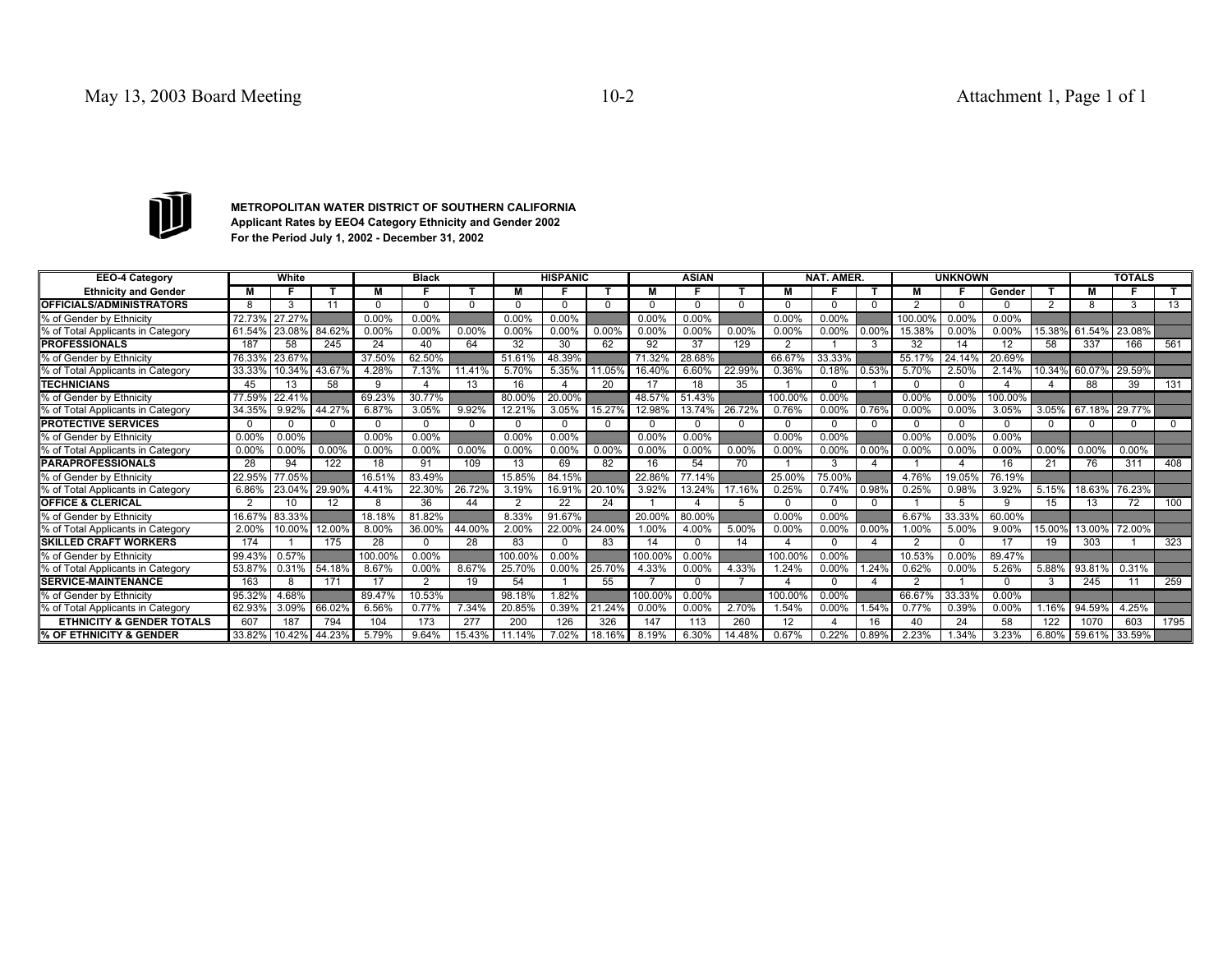#### **Metropolitan Water District of Southern Report ID: MHR808A Personnel Activity by EEO4 Category for Regular Employees**

#### **For the period 07/01/2002 through 12/31/2002**

**Personnel Action** Hire - New Hires

|                              |              | Gender         |   | $(1)$ White    |             | (2) Black |             | (3) Hispanic |             | $(4)$ Asian  |             | $(5)$ Nat. Amer. |   | (6)Unknown  |   |
|------------------------------|--------------|----------------|---|----------------|-------------|-----------|-------------|--------------|-------------|--------------|-------------|------------------|---|-------------|---|
| <b>EEO4 Category</b>         | <b>Total</b> | M              | F | M              | $\mathbf F$ | M         | F           | M            | F           | M            | F           | M                | F | M           | F |
| Officials and Administrators | 2            | $\overline{2}$ | 0 | 0              | 0           | 0         | 0           |              | $\Omega$    |              | $\mathbf 0$ | $\Omega$         | 0 | 0           | 0 |
| Professionals                |              | 4              | 3 | $\overline{2}$ | 2           | 0         | 0           |              |             |              | 0           | 0                | 0 | 0           | 0 |
| Technicians                  | 0            | 0              | 0 | 0              | 0           | 0         | 0           | 0            | 0           | 0            | 0           | 0                | 0 | 0           | 0 |
| <b>Protective Service</b>    | 0            | 0              | 0 | 0              | 0           | 0         | 0           | $\mathbf 0$  | 0           | 0            | 0           | 0                | 0 | 0           | 0 |
| Paraprofessionals            | 2            |                | 1 |                | 0           | 0         | 0           | $\mathbf{0}$ | $\mathbf 0$ | $\mathbf{0}$ |             | 0                | 0 | 0           | 0 |
| Office/Clerical              | 3            | $\overline{2}$ | 1 |                |             | 0         | $\mathbf 0$ |              | $\mathbf 0$ | $\Omega$     | $\mathbf 0$ | 0                | 0 | 0           | 0 |
| <b>Skilled Craft</b>         | 0            | 0              | 0 | 0              | 0           | 0         | 0           | 0            | 0           | 0            | 0           | 0                | 0 | 0           | 0 |
| Service Maintenance          | 0            | 0              | 0 | 0              | 0           | 0         | 0           | $\mathbf{0}$ | $\mathbf 0$ | $\Omega$     | $\mathbf 0$ | $\Omega$         | 0 | $\mathbf 0$ | 0 |
| <b>Total</b>                 | 14           | 9              | 5 | 4              | 3           | 0         | 0           | 3            |             | 2            |             | $\mathbf 0$      | 0 | 0           | 0 |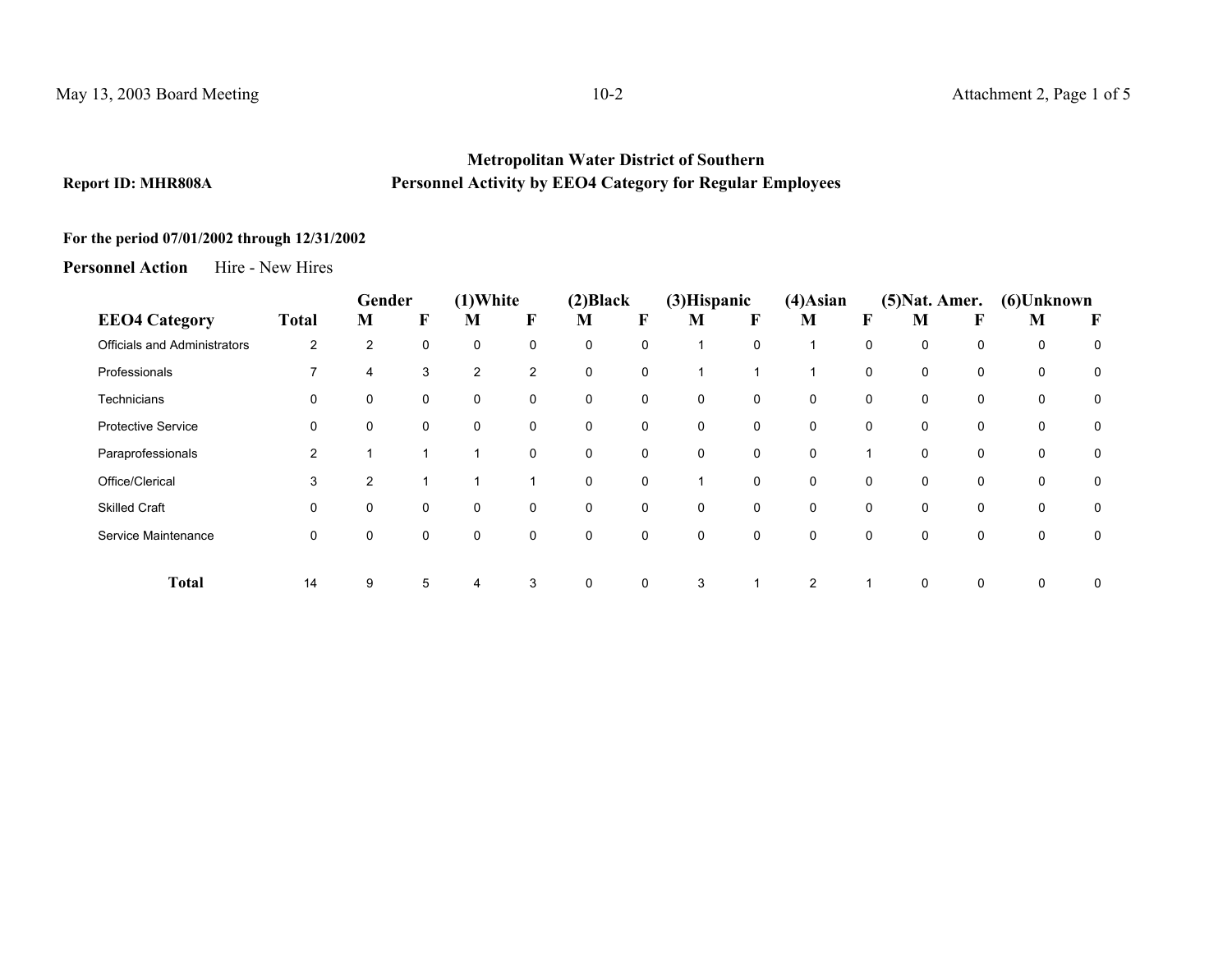#### **Metropolitan Water District of Southern Report ID: MHR808A Personnel Activity by EEO4 Category for Regular Employees**

### **For the period 07/01/2002 through 12/31/2002**

**Personnel Action** Hire - Rehired

|                                     |              | Gender         |   | $(1)$ White |             | (2) Black   |             | $(3)$ Hispanic |   | $(4)$ Asian |             | $(5)$ Nat. Amer. |   | (6)Unknown |   |
|-------------------------------------|--------------|----------------|---|-------------|-------------|-------------|-------------|----------------|---|-------------|-------------|------------------|---|------------|---|
| <b>EEO4 Category</b>                | <b>Total</b> | M              | F | M           | F           | M           | F           | M              | F | M           |             | M                |   | M          | F |
| <b>Officials and Administrators</b> | 0            | 0              | 0 | 0           | 0           | 0           | 0           | 0              | 0 | 0           | 0           | 0                | 0 | 0          | 0 |
| Professionals                       | 0            | 0              | 0 | $\mathbf 0$ | 0           | $\mathbf 0$ | $\mathbf 0$ | $\Omega$       | 0 | 0           | 0           | 0                | 0 | 0          | 0 |
| Technicians                         | 0            | 0              | 0 | 0           | 0           | 0           | 0           | $\mathbf{0}$   | 0 | 0           | 0           | 0                | 0 | 0          | 0 |
| <b>Protective Service</b>           | 0            | 0              | 0 | 0           | 0           | 0           | 0           | $\mathbf 0$    | 0 | 0           | 0           | 0                | 0 | 0          | 0 |
| Paraprofessionals                   | 0            | 0              | 0 | 0           | 0           | 0           | $\mathbf 0$ | 0              | 0 | 0           | 0           | 0                | 0 | 0          | 0 |
| Office/Clerical                     | 0            | 0              | 0 | 0           | 0           | $\mathbf 0$ | $\mathbf 0$ | $\Omega$       | 0 | $\Omega$    | 0           | 0                | 0 | 0          | 0 |
| <b>Skilled Craft</b>                | 2            | $\overline{2}$ | 0 |             | $\mathbf 0$ | 1           | $\mathbf 0$ | 0              | 0 | 0           | 0           | 0                | 0 | 0          | 0 |
| Service Maintenance                 | 0            | 0              | 0 | 0           | 0           | 0           | 0           | 0              | 0 | 0           | 0           | 0                | 0 | 0          | 0 |
|                                     |              |                |   |             |             |             |             |                |   |             |             |                  |   |            |   |
| <b>Total</b>                        | 2            | 2              | 0 | 1           | $\mathbf 0$ | $\mathbf 1$ | 0           | 0              | 0 | 0           | $\mathbf 0$ | 0                | 0 | 0          | 0 |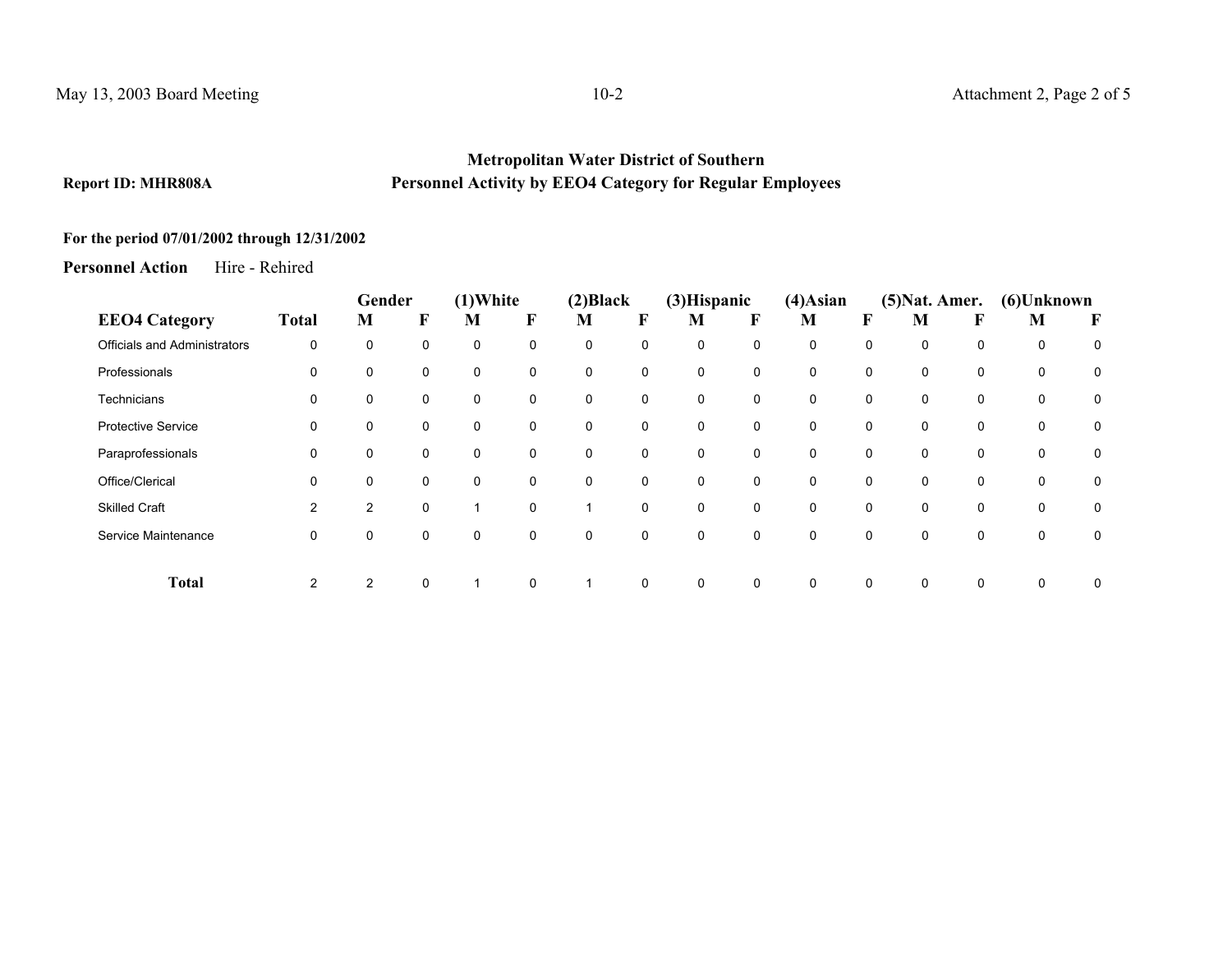#### **Metropolitan Water District of Southern Report ID: MHR808A Personnel Activity by EEO4 Category for Regular Employees**

# **For the period 07/01/2002 through 12/31/2002**

**Personnel Action**Hire - Replacement

|                                     |                          | Gender         |    | $(1)$ White    |             | (2) Black                |              | (3) Hispanic   |          | $(4)$ Asian |                | $(5)$ Nat. Amer. |             | (6)Unknown |   |
|-------------------------------------|--------------------------|----------------|----|----------------|-------------|--------------------------|--------------|----------------|----------|-------------|----------------|------------------|-------------|------------|---|
| <b>EEO4 Category</b>                | <b>Total</b>             | M              | F  | M              | F           | M                        | F            | M              | F        | M           | F              | M                |             | M          | F |
| <b>Officials and Administrators</b> | $\overline{\phantom{a}}$ |                | 0  | ٠              | 0           | 0                        | 0            | 0              | 0        | 0           | 0              | 0                | 0           | 0          | 0 |
| Professionals                       | 14                       | 10             | 4  | 6              |             | $\mathbf 0$              |              | $\overline{2}$ |          | 2           | 1              | $\mathbf 0$      | $\mathbf 0$ | 0          | 0 |
| Technicians                         | 6                        | 4              | 2  | 4              | 2           | 0                        | $\mathbf{0}$ | 0              | 0        | 0           | 0              | 0                | 0           | 0          | 0 |
| <b>Protective Service</b>           |                          |                | 0  |                | 0           | $\mathbf 0$              | 0            | 0              | 0        | 0           | 0              | 0                | 0           | 0          | 0 |
| Paraprofessionals                   | 6                        | $\overline{2}$ | 4  | 0              | $\mathbf 0$ | $\mathbf 0$              | 2            | $\mathbf 0$    | 0        | 2           | $\overline{2}$ | $\mathbf 0$      | $\mathbf 0$ | 0          | 0 |
| Office/Clerical                     | $\mathbf 0$              | $\mathbf 0$    | 0  | 0              | $\mathbf 0$ | $\mathbf 0$              | $\Omega$     | 0              | $\Omega$ | 0           | 0              | $\mathbf 0$      | $\mathbf 0$ | 0          | 0 |
| <b>Skilled Craft</b>                | 7                        | $\overline{7}$ | 0  | 4              | 0           | $\overline{\phantom{a}}$ | 0            | $\overline{2}$ | 0        | $\mathbf 0$ | 0              | $\mathbf 0$      | $\mathbf 0$ | 0          | 0 |
| Service Maintenance                 | 3                        | 3              | 0  | $\overline{2}$ | 0           | $\mathbf 0$              | $\Omega$     |                | 0        | 0           | 0              | $\mathbf 0$      | $\mathbf 0$ | 0          | 0 |
|                                     |                          |                |    |                |             |                          |              |                |          |             |                |                  |             |            |   |
| <b>Total</b>                        | 38                       | 28             | 10 | 18             | 3           |                          | 3            | 5              |          | 4           | 3              | $\mathbf 0$      | $\mathbf 0$ | 0          | 0 |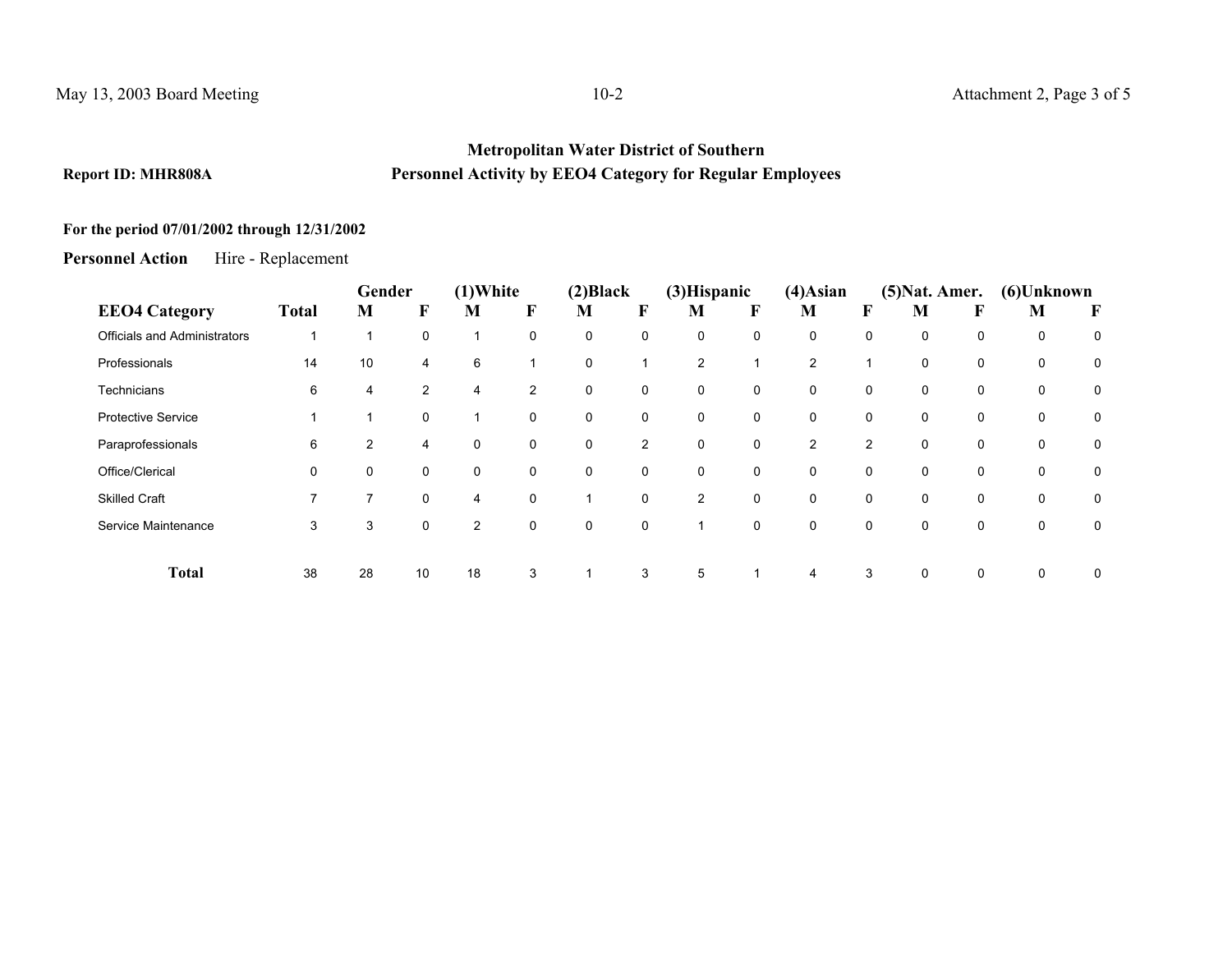#### **Metropolitan Water District of Southern Report ID: MHR808A Personnel Activity by EEO4 Category for Regular Employees**

# **For the period 07/01/2002 through 12/31/2002**

**Personnel Action**Promotion

|                                     |              | Gender |                | $(1)$ White    |                | (2) Black      |                | (3) Hispanic   |              | $(4)$ Asian |             | $(5)$ Nat. Amer. |             | (6)Unknown |   |
|-------------------------------------|--------------|--------|----------------|----------------|----------------|----------------|----------------|----------------|--------------|-------------|-------------|------------------|-------------|------------|---|
| <b>EEO4 Category</b>                | <b>Total</b> | М      | F              | M              | F              | M              | F              | M              | F            | M           | F           | M                | F           | M          | F |
| <b>Officials and Administrators</b> | 21           | 14     | 7              | 11             | 6              | 0              | 0              |                | 0            |             |             |                  | 0           | 0          | 0 |
| Professionals                       | 71           | 48     | 23             | 27             | 9              | 4              | $\overline{4}$ |                |              | 9           | 9           | $\mathbf 0$      | $\mathbf 0$ |            | 0 |
| <b>Technicians</b>                  | 16           | 14     | $\overline{2}$ | 6              | 0              | $\overline{2}$ | 0              | 3              |              | 2           |             | 0                | 0           |            | 0 |
| <b>Protective Service</b>           | 0            | 0      | 0              | 0              | 0              | 0              | 0              | $\mathbf 0$    | 0            | 0           | 0           | $\mathbf 0$      | 0           | 0          | 0 |
| Paraprofessionals                   | 8            |        | 7              |                | $\overline{2}$ | 0              | 3              | 0              |              | 0           |             | $\mathbf 0$      | 0           | 0          | 0 |
| Office/Clerical                     | 1            | 0      | 1              | $\mathbf 0$    | 0              | 0              |                | $\mathbf 0$    | 0            | 0           | $\mathbf 0$ | $\mathbf 0$      | $\mathbf 0$ | 0          | 0 |
| <b>Skilled Craft</b>                | 9            | 9      | 0              | 3              | 0              |                | $\mathbf 0$    | 4              | 0            |             | $\mathbf 0$ | $\mathbf 0$      | 0           | 0          | 0 |
| Service Maintenance                 | 7            | 4      | 3              | $\overline{2}$ | 3              | 0              | 0              | $\overline{2}$ | $\mathbf{0}$ | 0           | $\mathbf 0$ | $\mathbf 0$      | $\mathbf 0$ | 0          | 0 |
|                                     |              |        |                |                |                |                |                |                |              |             |             |                  |             |            |   |
| <b>Total</b>                        | 133          | 90     | 43             | 50             | 20             | 7              | 8              | 17             | 3            | 13          | 12          |                  | 0           | 2          | 0 |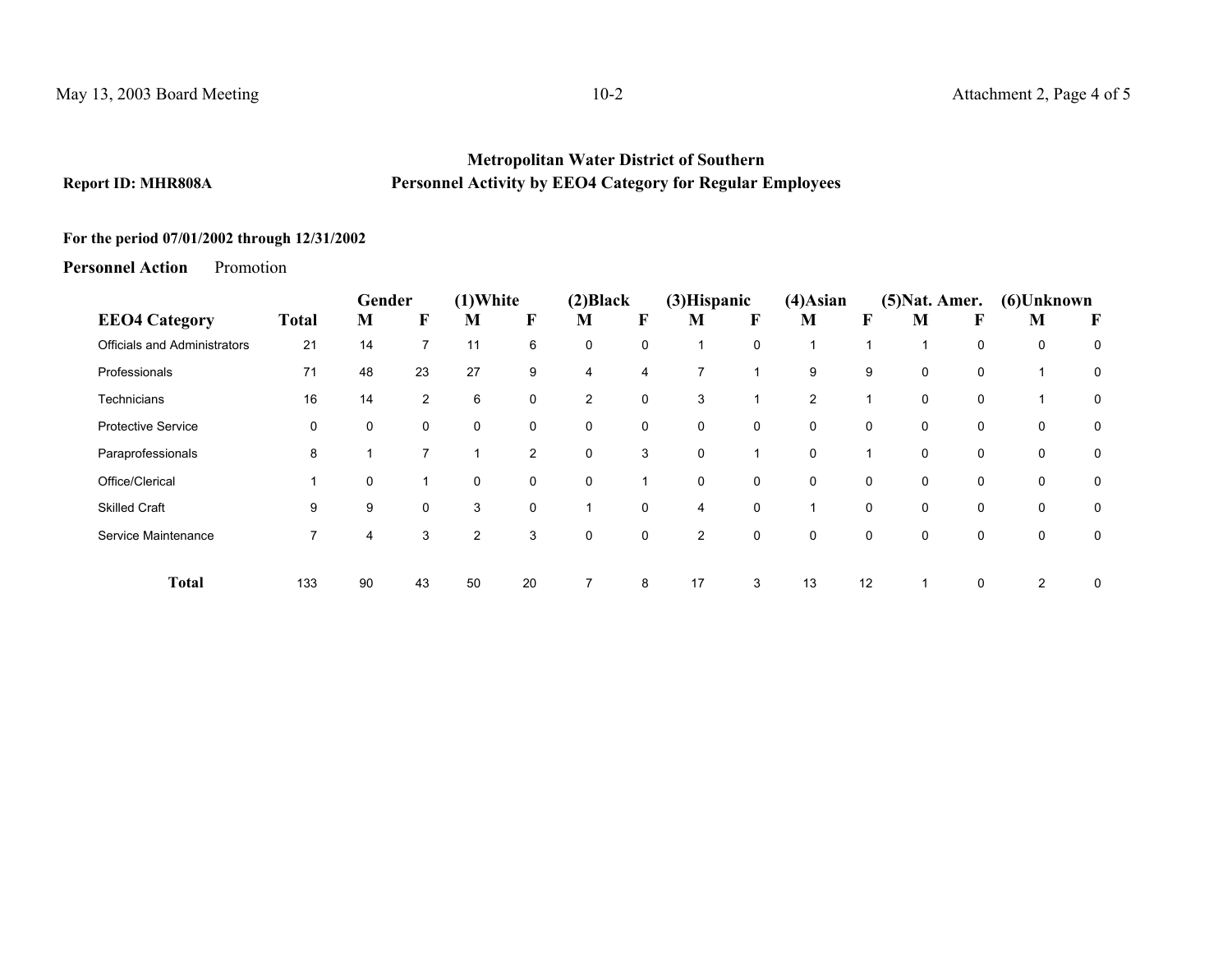#### **Metropolitan Water District of Southern Report ID: MHR808A Personnel Activity by EEO4 Category for Regular Employees**

## **For the period 07/01/2002 through 12/31/2002**

**Personnel Action**Retired / Separated

|                                     |                | Gender |                | $(1)$ White    |                | (2) Black   |             | (3) Hispanic |   | $(4)$ Asian | $(5)$ Nat. Amer. |          |   | (6)Unknown |   |
|-------------------------------------|----------------|--------|----------------|----------------|----------------|-------------|-------------|--------------|---|-------------|------------------|----------|---|------------|---|
| <b>EEO4 Category</b>                | <b>Total</b>   | M      | F              | M              | F              | M           | F           | M            | F | M           | F                | M        | F | M          | F |
| <b>Officials and Administrators</b> | $\overline{7}$ | 6      | и              | $\overline{4}$ |                | 1           | $\mathbf 0$ |              | 0 | 0           | 0                | $\Omega$ | 0 | 0          | 0 |
| Professionals                       | 8              | 6      | $\overline{2}$ | 5              | $\overline{2}$ | 0           | 0           |              | 0 | 0           | 0                | 0        | 0 | 0          | 0 |
| Technicians                         | 6              | 5      | 1              | 5              |                | 0           | $\mathbf 0$ | 0            | 0 | 0           | 0                | 0        | 0 | 0          | 0 |
| <b>Protective Service</b>           | 0              | 0      | 0              | 0              | 0              | 0           | 0           | 0            | 0 | 0           | 0                | 0        | 0 | 0          | 0 |
| Paraprofessionals                   |                | 0      |                | 0              | 0              | 0           |             | $\Omega$     | 0 | 0           | 0                | 0        | 0 | 0          | 0 |
| Office/Clerical                     | $\overline{2}$ | 0      | $\overline{2}$ | $\mathbf 0$    | $\overline{2}$ | $\mathbf 0$ | $\mathbf 0$ | $\Omega$     | 0 | $\Omega$    | 0                | $\Omega$ | 0 | 0          | 0 |
| <b>Skilled Craft</b>                |                | 6      |                | 3              | 0              | 0           | 0           | 3            | 0 | 0           | 0                | 0        |   | 0          | 0 |
| Service Maintenance                 |                |        | 0              | 0              | 0              | 0           | 0           |              | 0 | $\Omega$    | 0                | $\Omega$ | 0 | 0          | 0 |
| <b>Total</b>                        | 32             | 24     | 8              | 17             | 6              | 1           |             | 6            | 0 | 0           | $\mathbf 0$      | $\Omega$ |   | 0          | 0 |